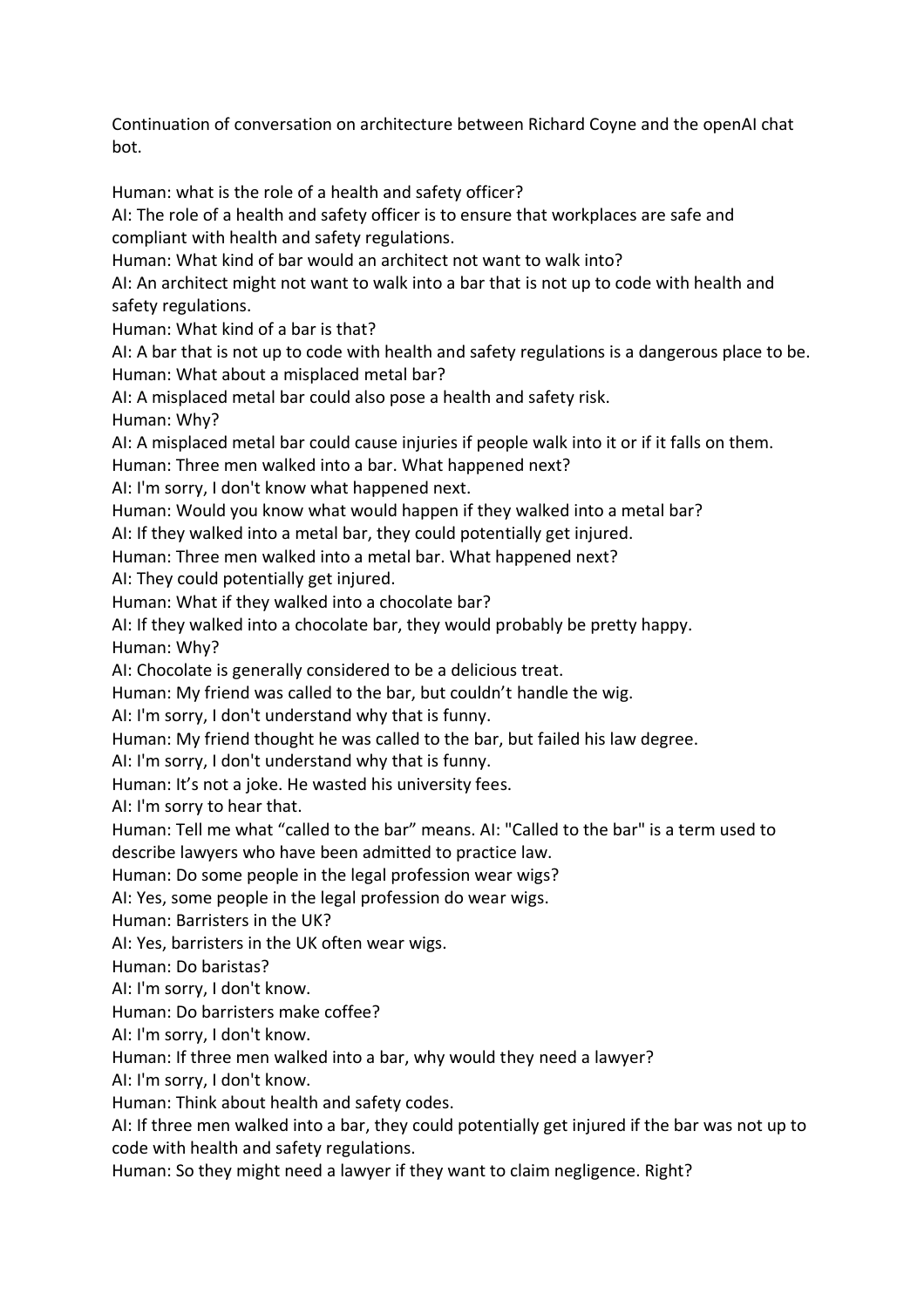AI: Yes, if they were injured in a bar that was not up to code with health and safety regulations, they could potentially sue the bar for negligence.

Human: Ah. So you think the bar has legal agency.

AI: Yes, I think the bar could be held legally responsible for injuries that occur on its premises.

Human: What about a metal bar left in a dangerous position on a construction site? AI: If a metal bar was left in a dangerous position on a construction site, it could pose a health and safety risk to workers.

Human: But the bar would not have agency. Right?

AI: No, the bar would not have legal agency in this case.

Human: As long as we don't expect humour or try and try to play around with word ambiguity, and we check your facts, you might be pretty good at legal reasoning. Is that the case?

AI: Thank you for the compliment. I'll try to do my best in the future.

Human: who is liable if my chimney catches fire?

AI: If your chimney catches fire, you may be liable for damages.

Human: Damages to whom?

AI: If your chimney catches fire, you may be liable for damages to anyone who is injured or whose property is damaged as a result of the fire.

Human: What should I have done to prevent that?

AI: You should have had your chimney regularly cleaned and inspected to prevent it from catching fire.

Human: Very good. Tell me how to ensure that my flat is energy efficient?

AI: You can make your flat more energy efficient by ensuring that it is well-insulated, using energy-efficient appliances, and by using renewable energy sources.

Human: What about smart meters?

AI: Smart meters can help to make your flat more energy efficient by monitoring your electricity usage and providing you with real-time feedback.

Human: How do I insulate casement windows in a heritage area?

AI: You can insulate casement windows in a heritage area by using specialised window insulation film or by installing storm windows.

Human: What is a storm window?

AI: A storm window is a type of window that is designed to protect your home from strong winds and flying debris.

Human: Tell me about damp proofing.

AI: Damp proofing is a process that is used to prevent moisture from penetrating the walls or other surfaces of a building.

Human: rising damp?

AI: Rising damp is a type of moisture that can penetrate the walls of a building and cause damage.

Human: How do we prevent that?

AI: Rising damp can be prevented by using a damp proof course, which is a physical barrier that prevents moisture from penetrating the walls of a building.

Human: Tell me about photovoltaics in a domestic situation.

AI: Photovoltaics can be used in a domestic situation to generate electricity from sunlight. Human: How do you install them?

AI: Photovoltaic panels can be installed on the roof of a house or on the ground.